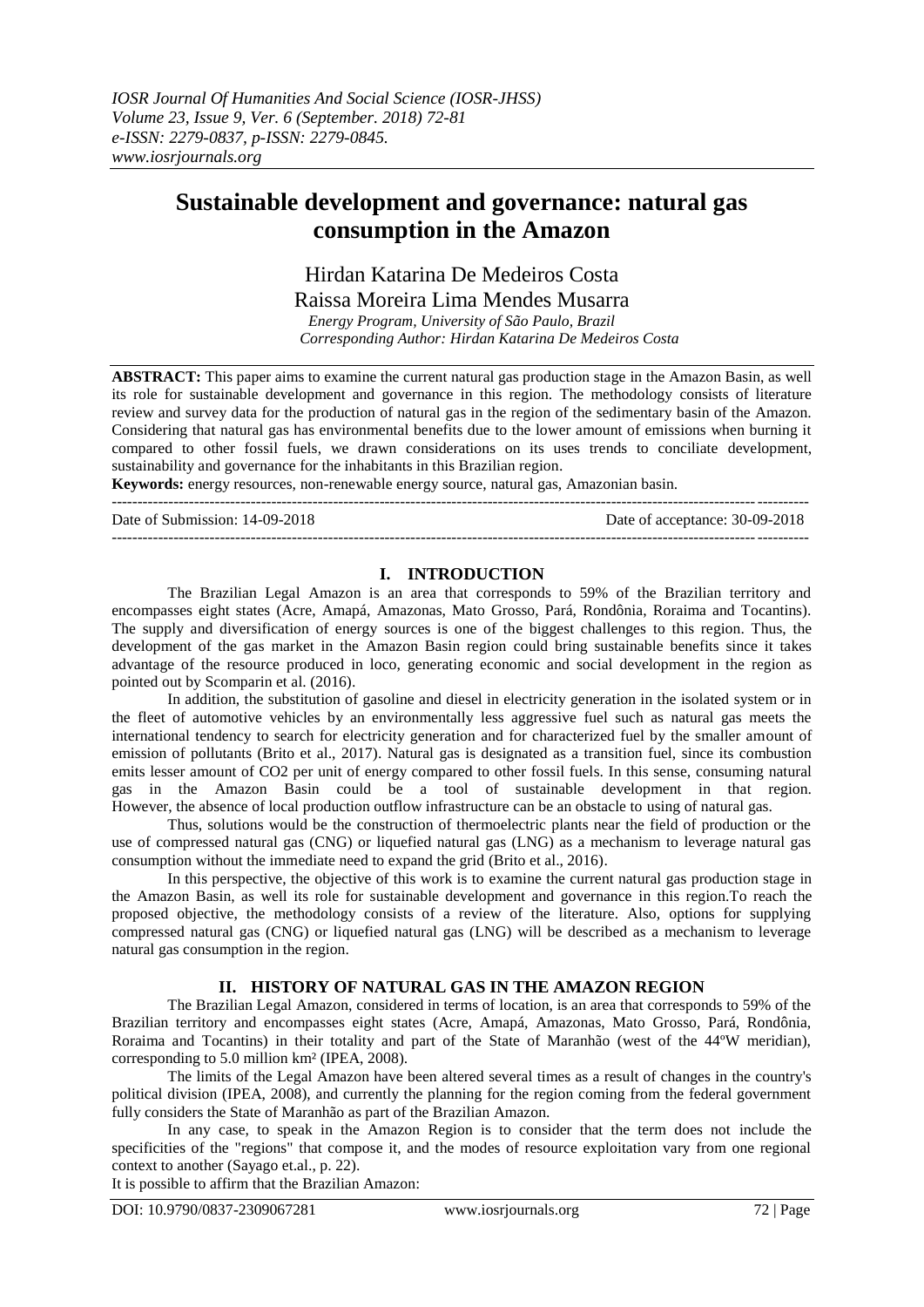It was constituted in a gigantic mosaic, historically configured in permanent configuration, composed in a great diversity of ecosystems and of different social, economic, cultural, political, ecological situations. The incorporation of the Amazon into the Brazilian territory, since the colonial period, has been in line with the interests of the most dynamic centers of the modern world economy, in a gradual and irregular way, based on the extraction of natural products, of animal, vegetal or mineral origin, according to the interests, needs and possibilities of extraction by the great economic centers (SANT'ANA JÚNIOR, 2004, 56).

According to Bursztyn (2004), the Brazilian Amazon Region faces disordered processes of human occupation that affect its ecosystems and the economic and cultural life of its inhabitants and, when considering the concept of "sustainable development" for the Amazon, it is fundamental to face it as much more than a natural sanctuary of animal and plant life forms and taking into account the demands of its population, especially those associated with its subsistence (Bursztyn, 2004).

Amazon comprises about a dozen sedimentary basins. Among them, the Solimões and Amazonas basins are highlighted, due to their size and the great potential of existing energy reserves (Teixeira et al., 2009).

The prominent basins are located in the northern region of Brazil, which is covered by dense forest formations, among them the largest tropical forest in the world, the Amazon Forest, which cover the complex processes of geological formations that have been present for thousands of years (Scomparin et al., 2016).

In geological terms, the sedimentary basins of the region date from the Paleozoic era, between 542 Ma and 251 Ma. (Teixeira et al., 2009).

Because of the old formation period, these basins contain very hard and sturdy rocks, which increases the time and cost of drilling wells (Scomparin et al., 2016). In addition, these basins are located in remote areas of the Amazon rainforest, difficult to access, with many indigenous reserves and forests, which causes operational and legal restrictions, being seen as an unattractive area for private capital (Teixeira et al., 2009).

However, the petroleum of the region is light and high value added, being possible to extract nobler components due to its chemical composition differentiated by being associated with natural gas (Mendes, 2009). Due to the energy resources and other natural resources that such basins contain, the region in question expresses some importance in the national and international economic scenario, being necessary the planning and the preservation of the place (Mendes, 2009).

That territory for Schneider and Tartaruga (2004) can be understood as a unit of reference and mediation of state actions and the focus on territorial development becomes a mode of action so that local governance and social participation become attributes of development territorial (Schneider and TartarugaapudMusarra, 2016).

As a mediation between the place and the external world (regional, national and world), it is a mechanism of appropriation and understanding of objective reality through the action of the various social actors, a space of intermediation whose fundamental characteristic is the relationship of the territory with its environment external (SCHNEIDER e TARTARUGA, 2004 apud MUSARRA, 2016).

Richard and Rieu (2009) analyze the term "governance" by considering the assertion of new actors in environmental issues and their interlocking at local, national and international levels related by the authors to the growing economic, social and political complexity and the questionable ability to coordinate collective action in traditional forms of government, in response to such complexity, the term is used throughout the years 1980- 1990 as a symbol of a new modernity in modes of public action and corporate governance (Richard& Rieu apud Musarra, 2016).

Marcelo CarneiroSampaio (2012) addresses "governance" as a form of polycentric coordination, associating, in variable geometry, actors from the State, private initiative and civil society. Supported by Le Galès (1998), Sampaio (2012) points out in governance the attempt to construct government policies in a context in which the State no longer holds the primacy of public action, or even (points out the author based on Borraz, 2004) in a context in which the state no longer has the capacity and resources to operate its actions vertically (apudMusarra, 2016).

For Sampaio (2012), an efficient form of governance in the case of the exploitation of natural resources would be able to face the challenges posed by environmental problems (apudMusarra, 2016). And it is in this sense that we interpret that the demand for natural gas must be absorbed in the Amazon region.

Interest in energy exploration in the Amazon basin began in the first decade of the 20th century, in 1917, with surface geological mapping by the Geological and Mineralogical Service of Brazil (SGMB), focusing mainly on coal deposits (Mendes, 2009). In 1925, the first signs of oil and gas came nearItaituba, in the state of Pará, but still within the limits of the Amazon Basin (Mendes, 2009).

With the creation of Petrobras in 1953, the exploration of oil in this basin had a great impulse, being divided in three phases (Mendes, 2009). During the first phase, between 1953 and 1967, the newly created company drilled 53 strategic wells and 58 pioneer wells, discovering new reservoirs in Nova Olinda, in the nearby western basin called Solimões, with signs of oil and gas. During this period, there was no intention on the farm because of the high costs (Mendes, 2009).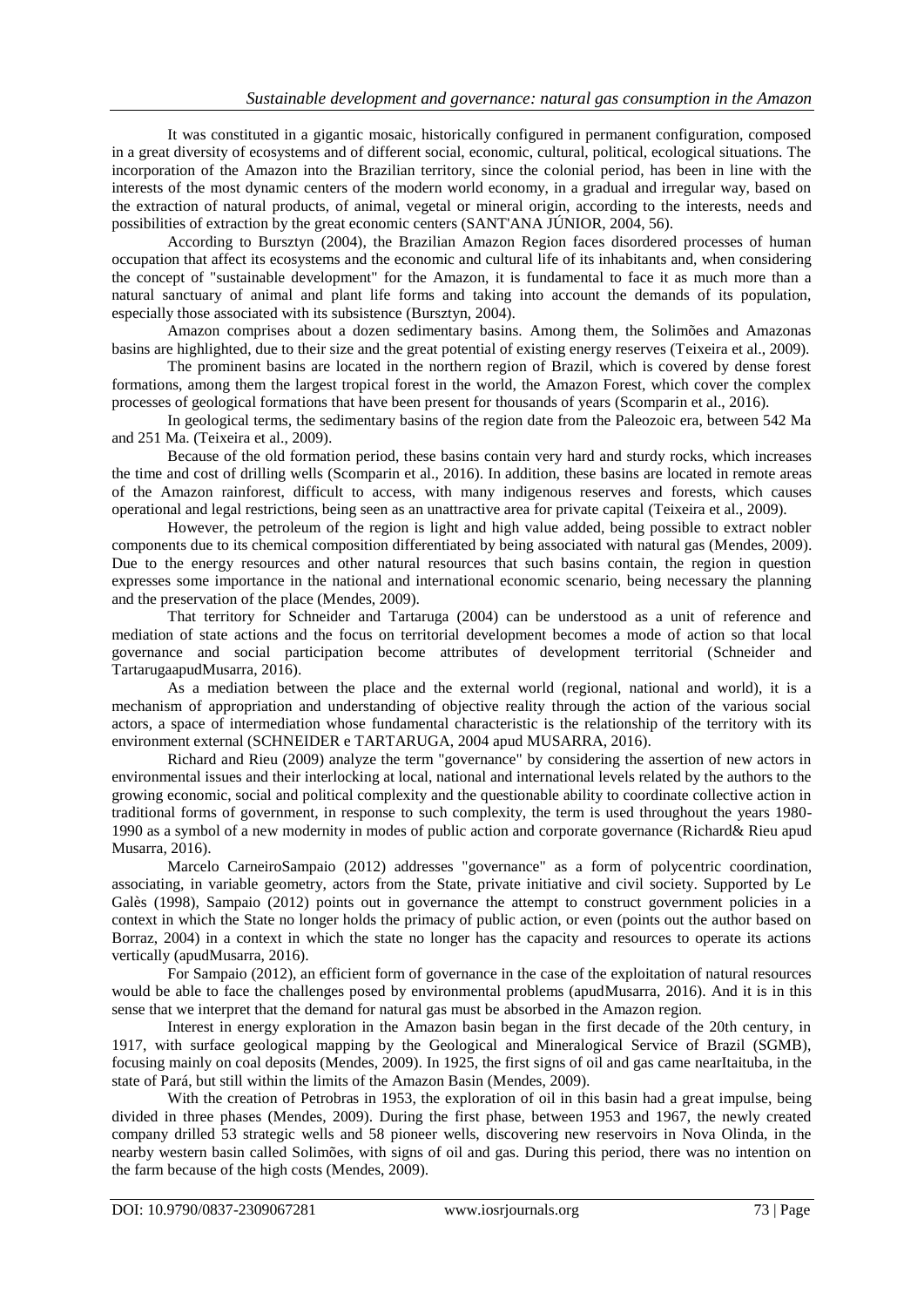In the second phase, between 1971 and 1990, systematic seismic surveys were carried out and the drilling of 36 new exploratory wells, which are oil and gas producers with commercial purposes, enabling oil and gas exploration in the Amazon region, including discovery of the province of Urucu, 600 km from Manaus, the state capital (consumer center) (Mendes, 2009).

Since 1999, with the creation of the ANP, new reserves of natural gas have been discovered, resulting in the existing and developing fields, such as the Japon Field and Azul Field, both in the Amazon Basin (MENDES, 2009). However, due to the limitations of the local refineries, part of the production is exported to other Petrobras.

#### **2.1 Reserves, production and infrastructure**

Proven natural gas reserves in Brazil in 2017 was 369,918 million m<sup>3</sup>, of which approximately 80% of this total corresponds to the associated gas, while the remaining 20% to non-associated natural gas (MME, 2018). Proven reserve in the state of Amazonas corresponds to 9.43% of the national total, equivalent to 39,188 million m<sup>3</sup> in land. The total national production of natural gas is on average 109.87 million m<sup>3</sup> / day, of which 84.83 million  $m<sup>3</sup>$  / day of associated gas and 25.08 million  $m<sup>3</sup>$  / day of non-associated gas (data of 2017, MME, 2018). While the state of Amazonas presents a subtotal of 13.03 million  $m^3$  / day, with 10.53 million  $m^3$  / day of associated gas, and 2.50 million  $m<sup>3</sup>$  / day of non-associated gas (MME, 2018), as shown in Table 1.

| Region | Localization          | Average          | Average          | Average      | Average        | Average        | Average        | Average        |
|--------|-----------------------|------------------|------------------|--------------|----------------|----------------|----------------|----------------|
|        |                       | 2011             | 2012             | 2013         | 2014           | 2015           | 2016           | 2017           |
| AM     | Subtotal              | 11,4             | 11,44            | 11,37        | 12,89          | 13,86          | 13,99          | 13,03          |
|        | Onshore               | 11,4             | 11,44            | 11,37        | 12,89          | 13,86          | 13,99          | 13,03          |
|        | Offshore              | $\boldsymbol{0}$ | $\boldsymbol{0}$ | $\mathbf{0}$ | $\overline{0}$ | $\overline{0}$ | $\overline{0}$ | $\overline{0}$ |
|        | <b>Associated Gas</b> | 11,31            | 11,22            | 11,1         | 11,88          | 12.18          | 12.03          | 10,53          |
|        | Non-Associated<br>Gas | 0,09             | 0,22             | 0,27         | 1,01           | 1,68           | 1,96           | 2,5            |

**Table 1:** NG production in the Amazon. Source: MME, 2018

The Urucu-Coari-Manaus gas pipeline linking production units located in Urucu (Solimões basin) to the city of Manaus (Amazonas basin) is used to drain production. In operation since 2009, the pipeline carries clean fuel for a length of 663.5 km (Urucu- Manaus stretch), in addition to a total of 139.3 km in nine branches for Coari, with a capacity of 5.5 million  $m<sup>3</sup>$  /day; and the natural gas transported in this pipeline directly reaches the Manauara, Tambaqui, Jaraqui, Aparecida, Mauá, Cristiano Rocha and Ponta Negra -Urucu-Coari-Manaus plants - generating 760MW of electricity (MENDES, 2009).

The gaseous physical state of that resource in question makes it difficult to store and transport it differently from other liquid and solid fossil fuels, which can be stored more easily and transported over long distances. Therefore, the gas must necessarily be conditioned in physical structures that carry it, such as pipelines or cylinders (Scomparin et al., 2016). The NG flow network in Brazil has a limited extent. Figure 1 shows the concentration of the pipelines along the coastline and the isolated system of the Urucu/Coari/Manaus pipeline.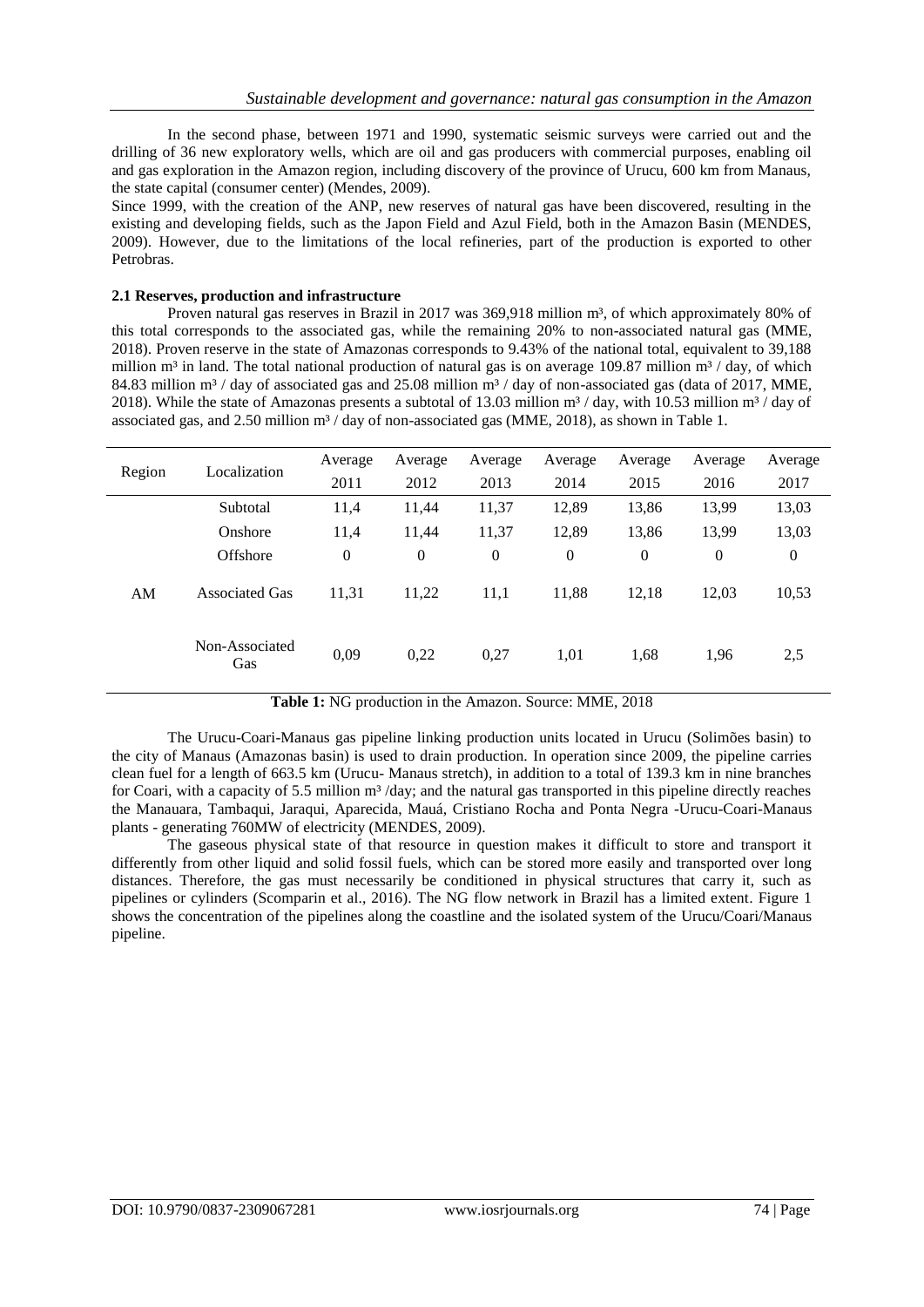*Sustainable development and governance: natural gas consumption in the Amazon*



**Figure 1:** GN transport network in Brazil. Source: ANP, 2017.

From Figure 1, it can be seen that the use of natural gas in the Amazon region is limited to the stretch of the Urucu/Coari/Manaus gas pipeline. However, the contribution of the idea of using different modes of gas movement, such as through high-pressure cylinders and the transformation of their physical state can be a mechanism for the development of a more comprehensive natural gas market in this region (Scomparin et al., 2016).

# **III. INFRASTRUCTURE FOR FUEL IN THE SEDIMENTARY BASIN OF THE AMAZONAS**

According to Bonfim (2000 apudScomparin et al., 2016), the logistics, entry, distribution and exit of goods and services, transportation of people, in the Amazon region, was preferentially done through the rivers of the region, which are the main access routes due to their abundance and forming an integrating mesh. Thus, it can be said that in the Legal Amazon river navigation is still the main mode of production and survival of many municipalities, villages and the capital of the State of Amazonas itself (Scomparin et al., 2016).

According to Théry (2004) for centuries, the Amazon was structured according to the rivers and the nodal points were cities located in confluences. For him, with the construction of the great roads in the 1970s, other axes and other nodal points appeared to make a tension that still changes the hierarchies and areas of influence. The author points out that among the factors most likely to have profound effects in the region is the opening of connections with neighboring countries that before the roads were practically impossible. Théry points out that the axes imagined military geopolitical theorists realized almost all, although the context has changed radically from a profile of conquest and satelitisation to that of cross-border cooperation and Continental integration. (Thery, 2004).

The author's understanding that "the Amazon is experiencing a moment of mutations in the most subtle metric of the demographic, economic and social weight, in the transport topology where the time of travel counts more than the gross space and the connections more effective than those in the vicinity "(Théry, 2004, p.15).

For Sayago et al. (2004), a profound change in the Amazonian space will have an impact on the world scale and one of the great challenges is the adoption of sustainable standards that imply the definition of the production system also sustainable.

According to the authors, the universe of productive chains and cycles in Amazonia involves several social groups and political chains that involve elected representatives in the various administrative units and others of interest such as those of socio-professional institutions, churches and various civil society entities. As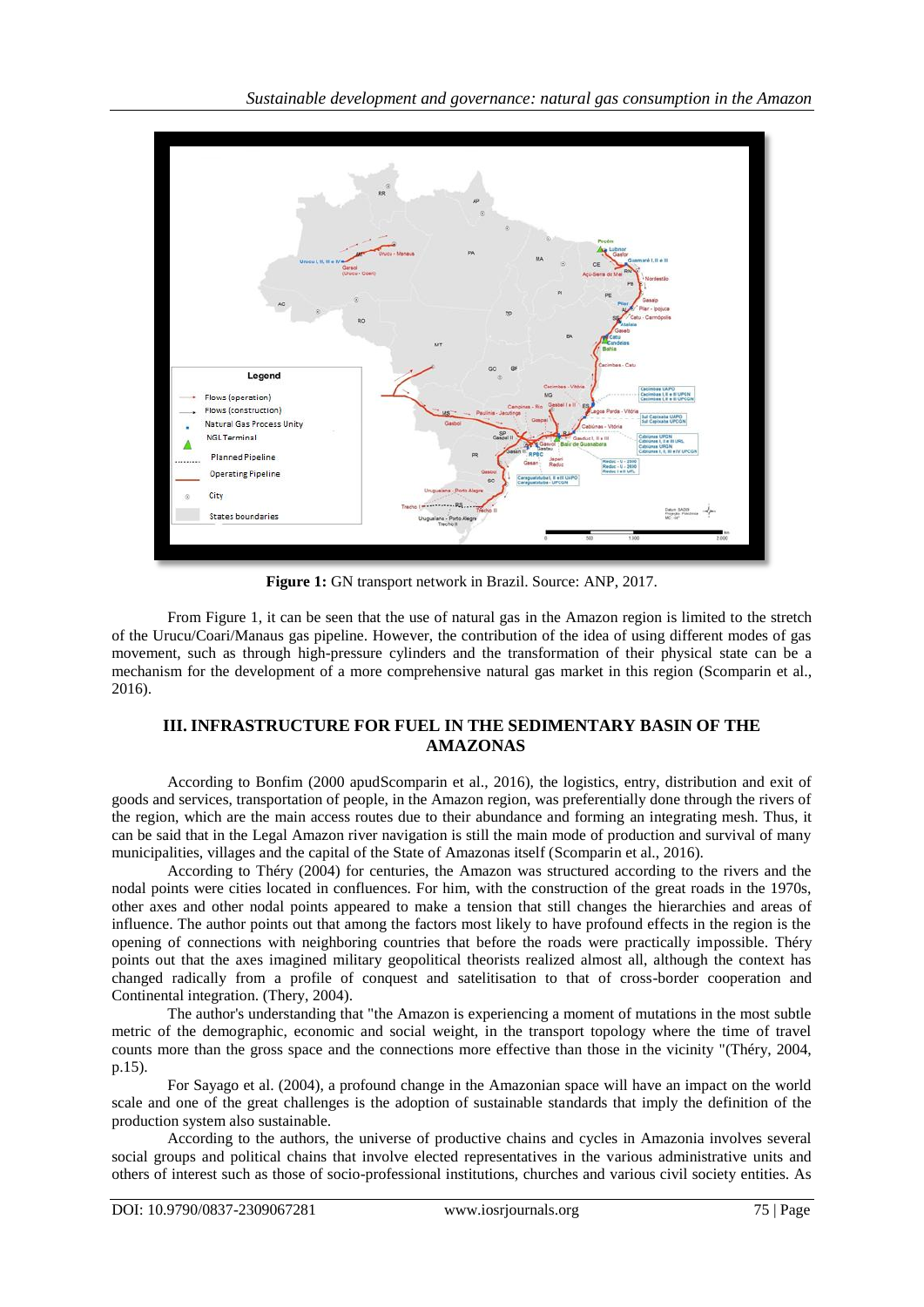productive cycles, the extractive and agricultural productive activities, mining, oil and natural gas exploration, and the construction of hydroelectric plants stand out, for example (Sayago et al, 2004).

The main oil and gas production in the state of Amazonas comes from the PETROBRAS production unit called the Petrochemical Base of Urucu, located on the banks of the Urucu River, 600 km from Manaus. Currently, to drain the Urucu production there is a 275-kilometer polduction linking the production area to the Solimões Terminal, and the natural gas pipeline from Urucu to Manaus. The oil at the Solimões terminal is shipped in barges to Manaus where it is processed at the refinery (PETROBRAS, 1998, 2016).

The transportation of oil and its by-products and natural gas is of extreme importance in the State of Amazonas, not only because it is a producer and has a refinery, but also because it contributes to the social development of municipalities and villages. Development is directly linked to river transportation, the only modal that provides access to gasoline, diesel oil and gas.

In terms of fuel distribution to meet the Isolated Power Generation Systems, Figure 2 illustrates the main fuel transport modes used by Petrobras Pipeline Local Company in the northern region.



**Figure 2:** Fluvial logistics / terrestrial transport of fuel in the north Source: Wilke, 2015 apudScomparin et al., 2016.

The lines in blue refer to the fluvial transport of the fuel in tank raft. The lines in yellow represent the transportation of fuel by highways and the symbols BR are the waterway terminals/ supply bases (Wilke, 2015apudScomparin et al., 2016).

## **IV. SUSTAINABLE DEVELOPMENT AND GOVERNANCE: CNG / LNG: AS AN ALTERNATIVE TO PIPELINES**

Natural gas chain is formed by exploration and production, import and export, processing, transportation, marketing and distribution (Costa, 2006). Natural gas industry has highly competitive sectors and segments with natural monopoly characteristics that allow deregulation and regulation to be added due to the flexibilization of the Brazilian Union monopoly (exploration, production, import, export and transportation) and the states (distribution) (Costa, 2006).

It is worth highlighting the performance of three spheres of powers, namely, the federal agency, the state regulatory body and the system of defense of competition, with the purpose of verifying the conduct and activities of the companies that are part of this industry in order to foster a competitive environment (Costa, 2006).

The first steps to be considered are the exploration and production of natural gas, which includes the phases of development and declaration of commerciality of a well (Costa, 2006). The exploration corresponds to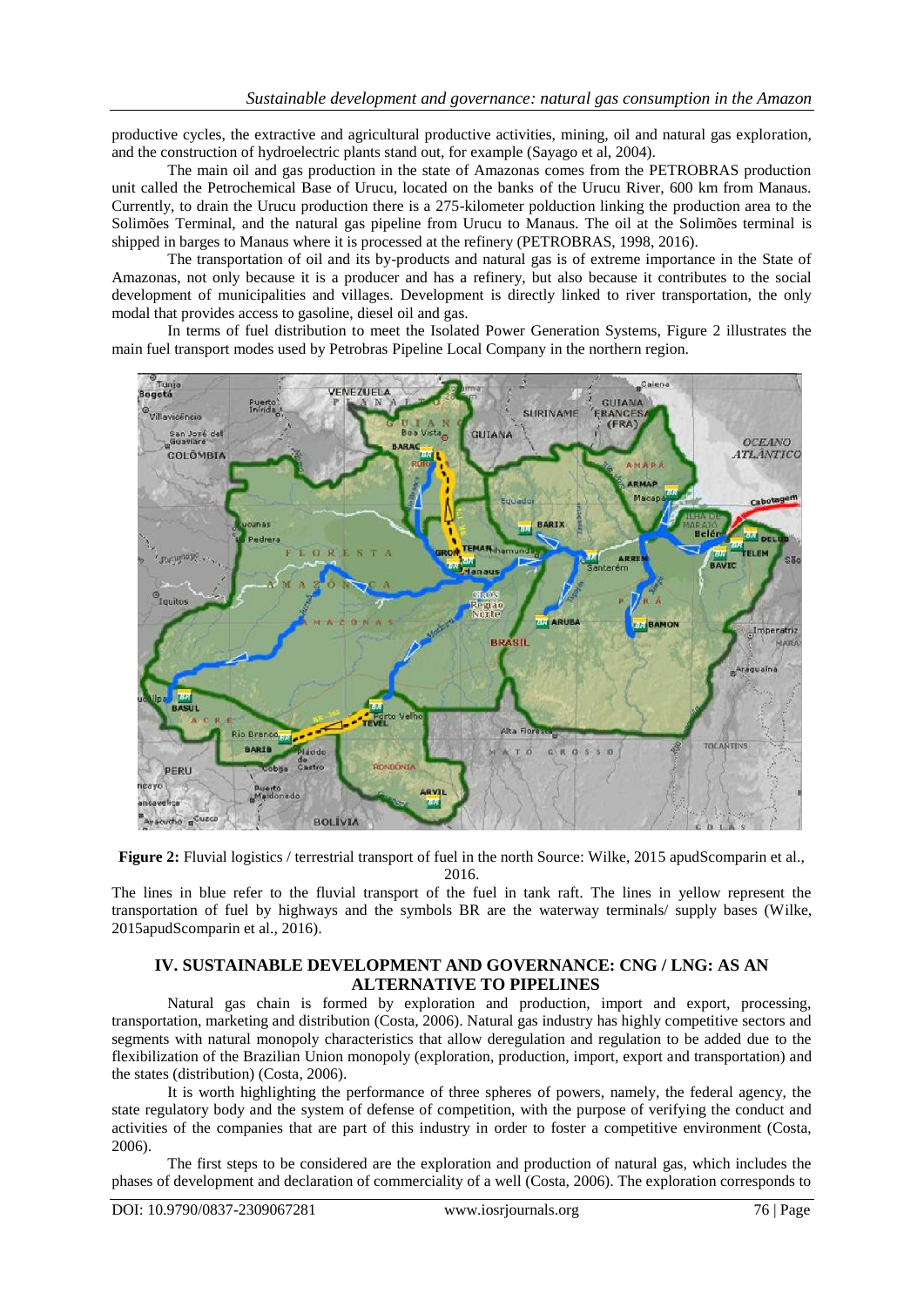the "recognition and study of the structures propitious to the accumulation of oil and / or natural gas" (Santos et al., 2002, p.80).

These segments have a very high risk, since the verification of the existence of natural gas in a well, despite the seismic work and the analysis of collected material will only be assured with drilling (Costa, 2006).Thus, with no gas or oil being found in the pioneer wells, investments will not be recovered (sunk costs) (Costa, 2006).

Moreover, after drilling, when it comes into contact with a productive natural gas formation, it is important to "test the formation" (Medeiros, 2000, p.19). For the end use of natural gas, it is imperative to dispose of it through the construction of an infrastructure network (gas pipelines), through the transport of high pressure cylinders (CNG), or the modification of its physical state for its conduction in cryogenic ships – natural gas liquefied (LNG) (Costa, 2006).

In the case of modification of its physical state, the natural gas becomes liquefied (LNG) from the reduction of its volume in 600 times, to be then transported in ships with temperature of -160° C. It is necessary the existence of equipment to later "revaporize" it (Santos et al., 2002).

Santos et al. (2002, p. 85) even claims that the transport of natural gas can be seen more comprehensively, encompassing transport as electricity and as liquid and / or synthesized solid products.It is observed that in the study region, considering the size of the projects and the cost of a regasification unit, it is believed that the use of compressed natural gas is the most appropriate.

Figure 3 shows the location of the UTE that composes the Isolated System of the north region (Scomparin et al., 2016).



**Figure 3:** Location of the UTE of the Isolated System in the North Region. Source: Eletrobrás, 2015.

Majorly, these mills are small and are mostly located along river courses. According to Eletrobras data, in 2014 there were 84 diesel-powered UTEs in the state of Amazonas, out of 226 installed in the northern region(Scomparin et al., 2016).

It is important to highlight that energy consumption has a close relationship with the concept of sustainable development as Costa, Simões and Santos (2017, p. 100) point out: "since the Rio de Janeiro Earth Summit (synonymous Rio Summit, Rio Conference, or Earth Summit), the term sustainability has been used at almost all international meetings andhas become a permanent item on the commitment agenda for various entities and corporations."

Nascimento and Drummond (2004) analyze that in the world scenario tends to consolidate a process of environmental awareness and development of sustainable technologies that facilitate the diffusion of the same in the Amazon region. According to these authors, in the Brazilian and Amazonian scenario there is a strong and growing trend of implementation of projects and structuring investments accompanied by the introduction of mechanisms and instruments of regulation and greater care with the environment with the quality of life of the local population and the effectiveness of regional policies. Moreover, that, slowly but intensely, the region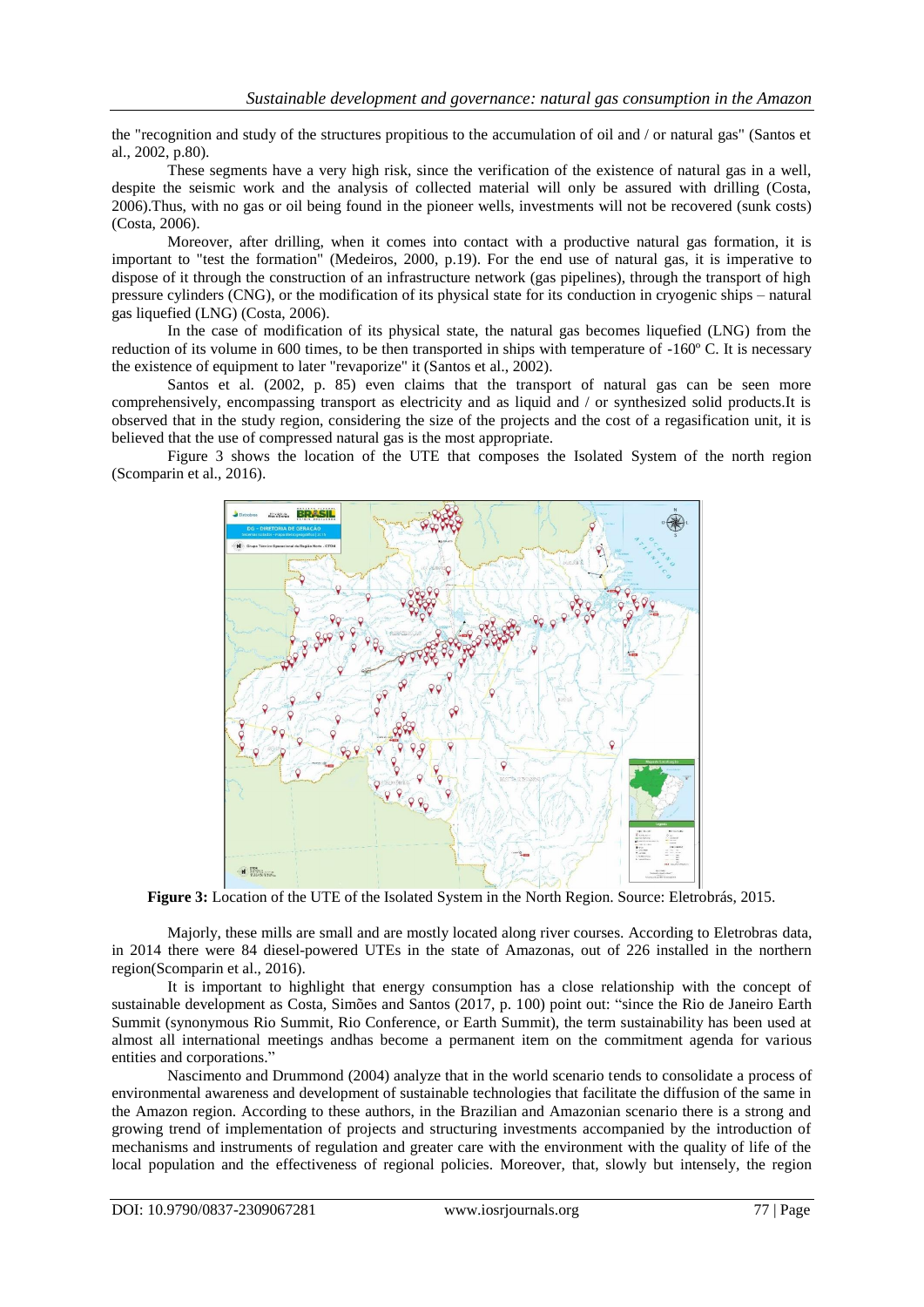receives investments and now has mechanisms for environmental control and technological research that together reorient the process of regional development (Nascimento and Drummond, 2004).

Thus, there would be a consistent tendency to dynamism and reorganize the economic base of the region, allowing the conservation of natural resources and the environment as the conditions of the world and mainly national contexts change (Nascimento and Drummond, 2004). Combining this scenario with the opportunities offered by the use of natural gas seems promising.

In addition, it is necessary the assumption that "integral sustainability brings local developmentas an important factor to sustainable results, based on the principle that, within the basic territorial unit,it is able to involve all individuals of society in a fair and responsible market, and minimize economicdisparities and social pressure on the lower classes" (Costa, Simões and Santos, 2017, p. 107).

Among the energy policy guidelines defined in article 1 of Brazilian Federal Law 9,478/1997, the objective is "to increase the use of natural gas on economic bases".

According to Nigel Brandon of the Sustainable Gas Institute (2016):

Natural gas is a very important part of the energy system and its uses for energy purposes have been growing. So in the short and medium term, it is very clear that he has a very important role. In addition to the medium term, there are questions about the carbon footprint of the gas, because it is fossil, although it is a fossil cleaner than several other fossil fuels, such as coal, for example. The issues that academics make today go towards how, why, where and when we should continue to use it to ensure a sustainable and secure energy system (RCGI, 2016).

Methane and carbon gas emissions from the natural gas chain were estimated and the results show significant values that place gas as the key to meeting the global decarbonization targets. Thus, Balcombe et al. (2015, p.63):

The range of estimates of methane emissions across the supply chain is from 0.2% to 10% of produced gas, which is equivalent to between 1 and 58 g CO2 eq./ MJ HHV (higher heating value) assuming a global warming potential of 34. This extremely large range is in part due to different natural gas extraction, processing and transport routes which use different processes across different regions with varying levels of regulation. The majority of estimates are between 0.5% and 3% of produced gas, which is equivalent to 2.9–17 g CO2 eq./ MJ HHV. Accounting for both methane and CO2 supply chain emissions, estimates of GHG emissions range from 2 to 42 g CO2 eq./ MJ HHV. Putting these values into context, the GHG emissions associated with natural gas power plant electricity generation are estimated to be approximately 56 g CO2 eq./ MJ HHV (400 g CO2 eq./ kWh). By removing outlying estimates, excluding data that does not represent the use of emissions-minimising techniques (such as reduced emissions completions and plunger lifts for liquids unloading) and excluding overconservative fugitive emission assumptions, this report estimates a revised range of  $2.7-32.8$  g CO2 eq./ MJ HHV, with a central estimate of 13.4 g CO2 eq./ MJ HHV. In the context of electricity generation, total GHG emissions are 419–636 g CO2 eq./ kWh electricity generated, with a central estimate of 496 g CO2 eq./ kWh: this is well below typical coal GHG estimates of around 1,000 g CO2 eq./ kWh. However, these supply chain emissions still represent a significant contribution to life cycle emissions: e.g. for electricity generation from natural gas, supply chain emissions would contribute 4–34% (with the remainder from power plant emissions and electricity transmission).

In addition, a future scenario that includes capturing carbon transport and storage (CCS) further increases the greenhouse gas (GHG) emissions mitigation targets when tied to natural gas production and consumption:

Furthermore, in a future scenario where CCS is employed, the relative contribution from supply chain emissions would increase proportionally. Additionally, although this report has attempted to estimate emissions for an efficient natural gas supply chain, much of this was based on the authors' judgement and should be interpreted as broad guidance only. With appropriate legislation and the use of best available techniques, as well as effective operational control and maintenance procedures, emissions across the supply chain could be significantly lower still. Further work is required to determine what level of emissions reduction could feasibly be achieved using best-available techniques and effective operation and maintenance procedures. Determining the emissions associated with effective use of natural gas is the key to understanding the potential role of natural gas in meeting global decarbonisation targets (BALCOMBE et al. 2015, p.63).

According to Goldemberg and Moreira (2005), since 1980, natural gas has increased its share of primary energy sources in Brazil, growing at an annual rate of almost 13%. However, the authors contend that increasing the development of the entire natural gas industry requires larger investments in infrastructure to transport imported gas and that produced on the continental shelf. And, in 2003 there were only 8,000 km of transport pipelines and almost 9,000 km of distribution pipelines, the latter being concentrated in the Southeast of Brazil (Goldemberg and Moreira, 2005).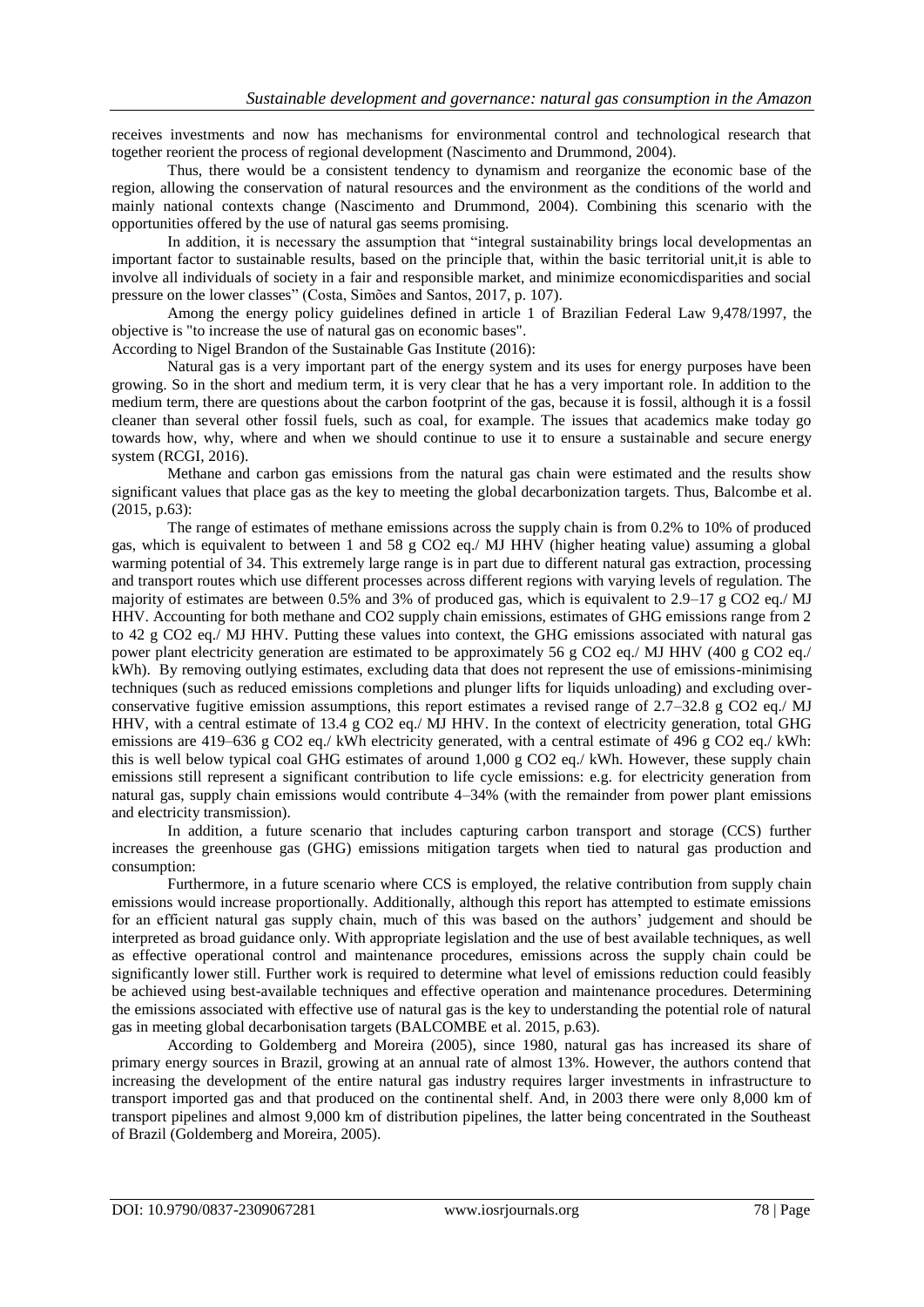The use of the proposed natural gas will reduce the emission of pollutants, develop the local market with a fuel produced in the region and develop an economic pole for the gas, attracting investments in infrastructure for the region.

At the same time, the energy matrix will diversify, reducing dependence on oil, which has recently undergone unusual price variations. Substitution for ethanol is also not viable in the Amazon region because it is far from the producing regions. Gas is a fuel that can be transported without the need to build physical pipelines using the pre-existing road network (virtual pipelines). The market available for gas is quite broad as it can be used for transportation (fleet of light vehicles) and electricity production.

Marcel Bursztyn (2004) highlights the right of populations in the Amazonian context to development, which implies combining economic growth with the improvement of living conditions and the right of the populations of the region to the direct and indirect use of biodiversity, provided that in a sustainable way . These rights should be in line with public regulation, which claims that there are mechanisms to ensure conditions of governability.

#### **V. CONCLUSION**

Political and technological barriers impede the growth of the gas market in the country, particularly in the Amazon region. The consolidation acquired by the liquid fuel industry over time makes it difficult for a new source to enter the market, even with all the gas benefits mentioned above.

In a context where the state has the most capacity and resources to operate its actions (Sampaio, 2012), the actions focus on local governance (apudMusarra, 2016). To develop the gas industry requires a set of political, financial and social efforts to promote the expansion of the necessary infrastructure as well as the development of a market that can absorb this gas supply. Thus, the demand for natural gas needs to be included in the political agenda of the region, including public and private actors, individual and collective.

This article, far from overcoming all these issues, provides initial elements for promoting the use of compressed natural gas (CNG). As it was briefly pointed out, in the region of study, because of the size of the projects and the cost of a regasification unit, the use of CNG can be an instrument for the continuous expansion of the gas and for the presence of other energy sources, besides liquids, as options for the local population. More in-depth studies and cases can be explored in future research that addresses the present theme.

#### **ACKNOWLEDGES**

The authors gratefully acknowledge support from Shell andFAPESP through the "Research Centre for Gas Innovation - RCGI" (FAPESP Proc. 2014/50279-4), hostedby the University of Sao Paulo, and the strategic importance of the support given by ANP (Brazil'sNational Oil, Natural Gas and Biofuels Agency) through the R&D levy regulation, as well as the Universityof São Paulo, CAPES (proc. 23038.003802/2014-53).

#### **REFERENCES**

- [1]. ALMEIDA, F. F. M. Geologia do continente sul-americano: evolução da obra de Fernando Flávio Marques de Almeida / organizado por VirginioManteso- Neto, São Paulo; Beca, 2004.
- [2]. BALCOMBE, Paul; ANDERSON, Kris; SPEIRS, Jamie; BRANDON, Nigel; HAWKES, Adam; Methane and CO2 Emissions from the Natural Gas Supply Chain an Evidence Assessment. Sustainable Gas Institute/Imperial College London. Princes Gardens, London. SW7 1NA. Sep.2015 Disponível em: https://www.sustainablegasinstitute.org/wp-content/uploads/2015/09/SGI\_White\_Paper\_methane-and-CO2-emissions\_WEB-FINAL.pdf?noredirect=1
- [3]. BONFIM, Pedro Roberto Almeida. Estruturação de sistemas logísticos integrado para exploração e produção de petróleo em área remota. Florianópolis, 2000. Dissertação de mestrado – Engenharia de produção, UFSC.
- [4]. BRITO, T. L. F.; GALBIERI, Rodrigo; MOUETTE, D.; MEDEIROS COSTA, HIRDAN KATARINA DE; MOUTINHO DOS SANTOS, E.; FAGA, M. T. W. Bus fleetemissions: new strategies for mitigationbyadopting natural gas. MitigationandAdaptationStrategies for Global Change, v. 23, p. 147- 160, 2017.
- [5]. BRITO, T. L. F. ; MOUTINHO DOS SANTOS, EDMILSON ; GALBIERI, Rodrigo ; COSTA, H. K. M. . Qualitative Comparative Analysis of cities that introduced compressed natural gas to their urban bus fleet. Renewable & Sustainable Energy Reviews, p. 502-508, 2016.
- [6]. BURSZTYN, Marcel. Alguns Temas da Questão Setentrional: contribuição ao debate sobre um projeto para Amazônia brasileira. in SAYAGO, Doris; TOURRAND, Jean-François; BURSZTYN, Marcel (orgs.) Amazônia: Cenas e Cenários. Brasília: Universidade de Brasília, 2004.
- [7]. COSTA, H. K. M.; SIMOES, A. F. ; MOUTINHO DOS SANTOS, E. . Integral Sustainability as driving force for paradigmatic change in human lifestyle. SUSTENTABILIDADE EM DEBATE, v. 8, p. 100- 110, 2017.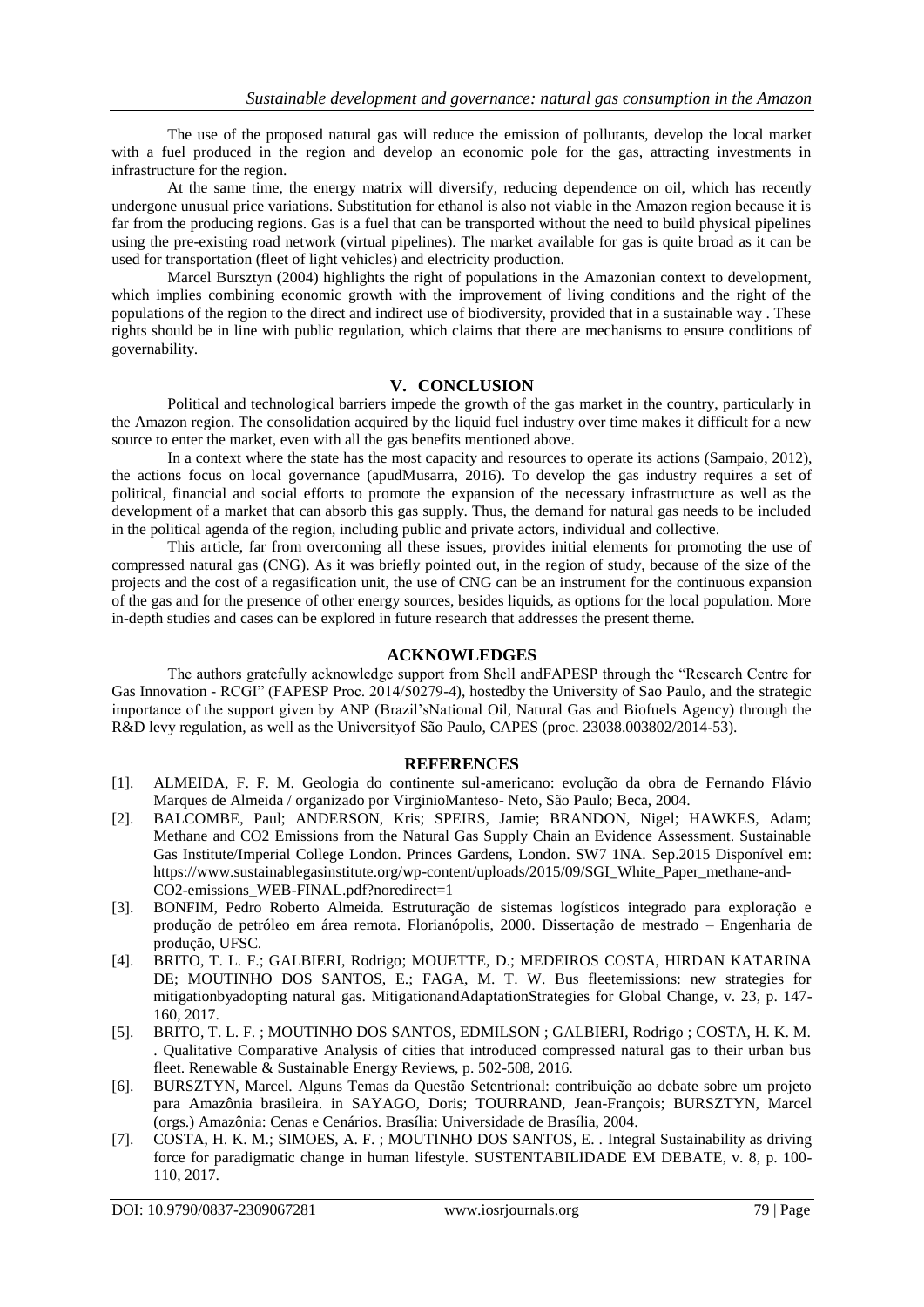- [8]. COSTA, H. K. M. A Regulação do Livre Acesso na Distribuição de Gás Natural Canalizado: o caso de São Paulo. 2006. 232p. Dissertação (Mestrado em Energia) – Programa Interunidades de Pós-Graduação em Energia da Universidade de São Paulo, 2006.
- [9]. ELETROBRAS Sistemas Isolados, Sistema de Coleta de Dados. 2014. Disponivel em: <http://www.eletrobras.com/elb/data/Pages/LUMISF81A08D1PTBRIE.htm>. In Wilke, Humberto. Diagnóstico das Usinas Termelétricas dos Sistemas Isolados do Ponto de Vista de Adequação aos Limites de Consumo Específico de Combustível, estabelecidos pela Agência Nacional de Energia Elétrica (ANEEL), e Proposição de Alternativas para Redução dos Mesmos. Dissertação submetida ao Programa de Pós-Graduação em Engenharia de Energia como parte dos requisitos para obtenção do Título de Mestre em Ciências em Engenharia de Energia da Universidade Federal de Itajubá. Itajuba 2015.
- [10]. EMPRESA DE PESQUISA ENERGÉTICA (EPE). Plano Decenal de Energia (PDE). Disponível em: [http://epe.gov.br/Estudos/Paginas/default.aspx?CategoriaID=345.](http://epe.gov.br/Estudos/Paginas/default.aspx?CategoriaID=345) Acesso em: 03 fev. 2016.
- [11]. GOLDEMBERG, José and MOREIRA, José Roberto. Política energética no Brasil.*Estud. av.*[online]. 2005, vol.19, n.55 [cited 2018-09-12], pp.215-228. Available from: <http://www.scielo.br/scielo.php?script=sci\_arttext&pid=S0103- 40142005000300015&lng=en&nrm=iso>. ISSN 0103-4014. http://dx.doi.org/10.1590/S0103- 40142005000300015.
- [12]. IPEA, 2008. Amazônia Legal. Instituto de Pesquisa Econômica Aplicada. Ano 5 . Edição44-08/06/2008. consulta em 11 de setembro de 2018. Disponível em: http://www.ipea.gov.br/desafios/index.php?option=com\_content&id=2154:catid=28&Itemid
- [13]. MEDEIROS, G. Fundamentos do Gás Natural. Centro de Tecnologia do Gás (CTgas). Notas de aula, Natal, 2000.
- [14]. MENDES, J. PETROBRÁS Exploração e Produção na Amazônia e o Caso de Urucu, In: Seminário diretrizes para E&P na Amazônia. Abril, 2009. Disponível em: http://www.anp.gov.br/?pg=13036&m=amaz%F4nia&t1=&t2=amaz%F4nia&t3=&t4=&ar=0&ps=1&14 65838355124. Acesso em: 30 mar. 2016
- [15]. MINISTÉRIO DE MINAS E ENERGIA (MME). Boletim Mensal de Acompanhamento da Indústria do Gás Natural. Edição nº 136. Jun., 2018.
- [16]. MUSARRA, Raíssa Moreira Lima Mendes."Salve o Itapecuru": aspectos público e político da emergência de um território sob as exigências da ambientalização. Tese de doutorado. Programa de Pós-Graduação em Ciências Sociais / Universidade Federal do Pará, 2016.
- [17]. NASCIMENTO, Elimar Pinheiro do; DRUMMOND, José Augusto. Cenários da Amazônia: o descortinar das incertezas no início do terceiro milênio. in SAYAGO, Doris; TOURRAND, Jean-François; BURSZTYN, Marcel (orgs.) Amazônia: Cenas e Cenários. Brasília: Universidade de Brasília, 2004.
- [18]. PETROBRAS. Gasoduto Urucu-Coari-Manaus. Disponível em http://www.petrobras.com.br/pt/nossasatividades/principaisoperacoes/gasodutos/urucu-coari-manaus.htm. Acesso em: 30 mar. 2016.
- [19]. PETROBRAS. Revista Urucu: sonho e desafio do petróleo na Amazônia. Manaus. Assessoria de comunicação da E&P-AM, jun/1998.
- [20]. RCGI. Research Centre for Gas Innovation. Gás natural terá papel importante na redução de emissões de CO2 a curto e médio prazo. RCGI e SGI Joint Meeting. 2016 (Conferência). Disponível em: https://www.rcgi.poli.usp.br/pt-br/gas-natural-tera-papel-importante-na-reducao-de-emissoes-de-co2-acurto-e-medio-prazo/
- [21]. SANTOS, E. M. et al. Gás Natural: estratégias para uma energia nova no Brasil [coordenação de] Edmilson Moutinho dos Santos - São Paulo: Annablume, Fapesp, Petrobras/2002.
- [22]. SANT'ANA JÚNIOR, Horácio Antunes e MUNIZ, Lenir Moraes. Desenvolvimentosustentável: uma discussão crítica sobre a proposta de busca da sustentabilidadeglobal. In: SANT'ANA JÚNIOR, H. A. de; PEREIRA, PEREIRA, Madian de J. F.;ALVES, Elio de J. P.; PEREIRA, Carla R. A. Ecos dos conflitos socioambientais: aRESEX de Tauá -Mirim. São Luis: Edufma, 2009. São Luis: Edufma, 2009, pp. 255-276.
- [23]. SAYAGO, Doris. TOURRAND, Jean-François; BURSZTYN, Marcel (orgs.) Amazônia: Cenas e Cenários. Brasília: Universidade de Brasília, 2004. Um olhar sobre a Amazônia: das cenas aos cenários.
- [24]. SCOMPARIN, T. ; COSTA, Hirdan Katarina de Medeiros ; SANTOS, M. M. ; MOUTINHO DOS SANTOS, E. . A oferta e demanda do gás natural da Bacia do Amazonas. In: X Congresso Brasileiro de Planejamento Energético, 2016, Gramado. Anais do X Congresso Brasileiro de Planejamento Energético. Itajubá: Sociedade Brasileira de Planejamento Energético, 2016. v. 1. p. 1-12.
- [25]. TEIXEIRA, TOLEDO, FAIRCHILD e TAIOLI. Decifrando a Terra 2. ed. São Paulo: Companhia Editora Nacional, 2009